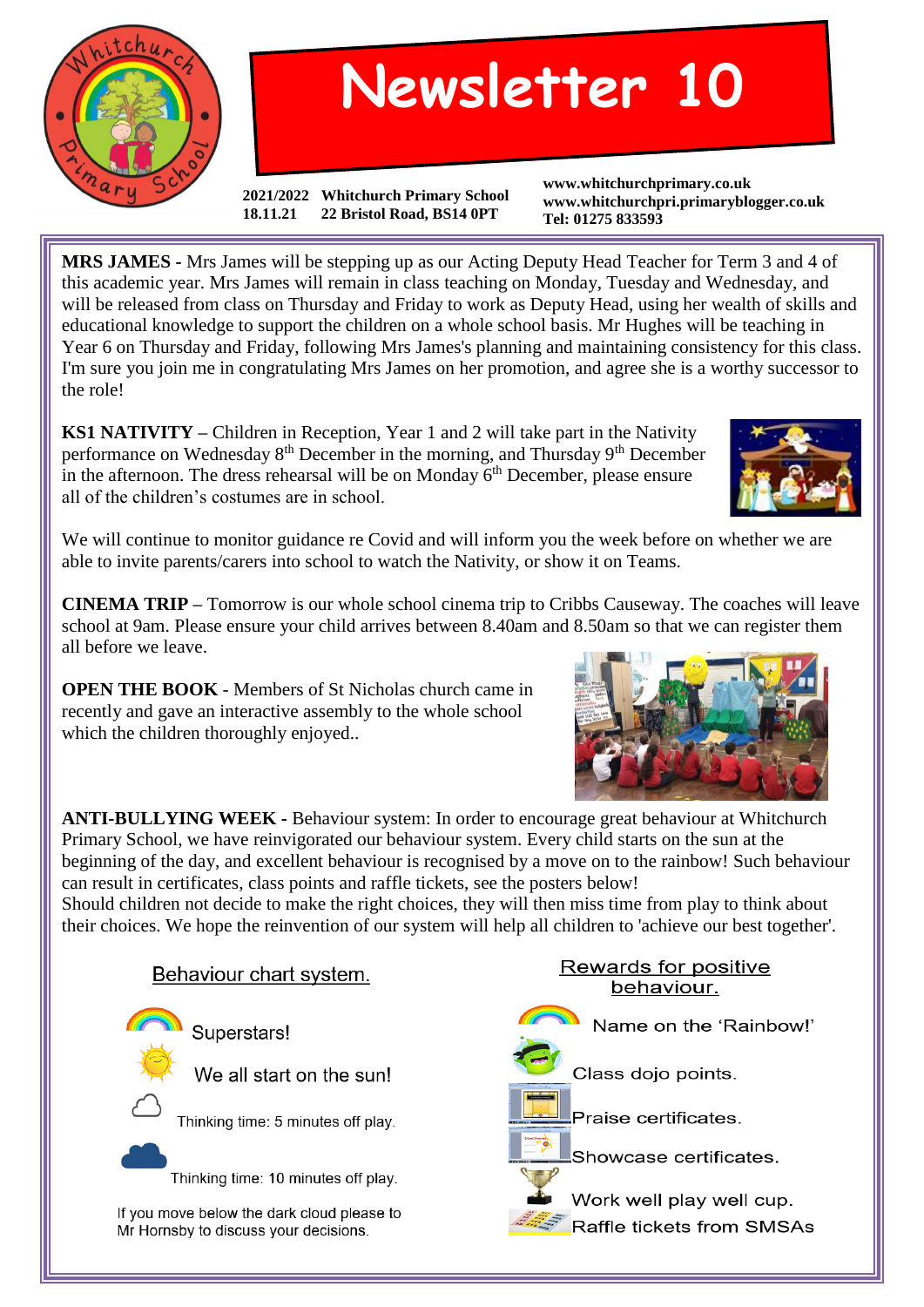We also asked staff and children to wear odd socks this week to acknowledge that everyone is different!



**CHILDREN IN NEED –** Next Monday 22<sup>nd</sup> November, we will be holding a **'wear something spotty day'** to support Children in Need. Children may come to school in spotty clothes for a 50p donation to this cause. Please ensure children are dressed appropriately for outdoor play.





This year we are asking all children to take part in an extra special challenge, a sponsored walk from school to Lapland. We have worked out that it is 2125 miles!

Each child will need to walk 11 miles - 8 of these will be completed in school, so every child will get a chance to take part. Miles will be charted in each class, and attached are 'Miles Slips' for any miles achieved at home. The home miles can be achieved at any time, including the walk to school. Any extra miles are encouraged and can also be charted in class!

We have until 14th December to complete our journey. The last part of the journey will be made in school, with a special visitor to congratulate the children. Sponsors can be per mile, or a fixed amount, the form is attached. Please can all sponsorship be in by 16th December. All of the money raised goes back into the school providing extra school supplies, play equipment and special visits. Forms are attached and will be sent home shortly.

We're excited to see how far we can all walk! Whitchurch Primary School PTA

**SCHOOL OFFICE** – Next week, Mrs Ware will not be in, therefore, Mrs Frost will be taking messages and answering the phone. The office will not be manned as usual. Please give allowances for this. The newsletter will be sent on Friday next week. Thank you.

**OPEN DAYS FOR RECEPTION 2022** – Our open days for the new Reception intake next year are: 2 nd December 2021 - 5.30pm

3 rd December 2021 – 9.30am